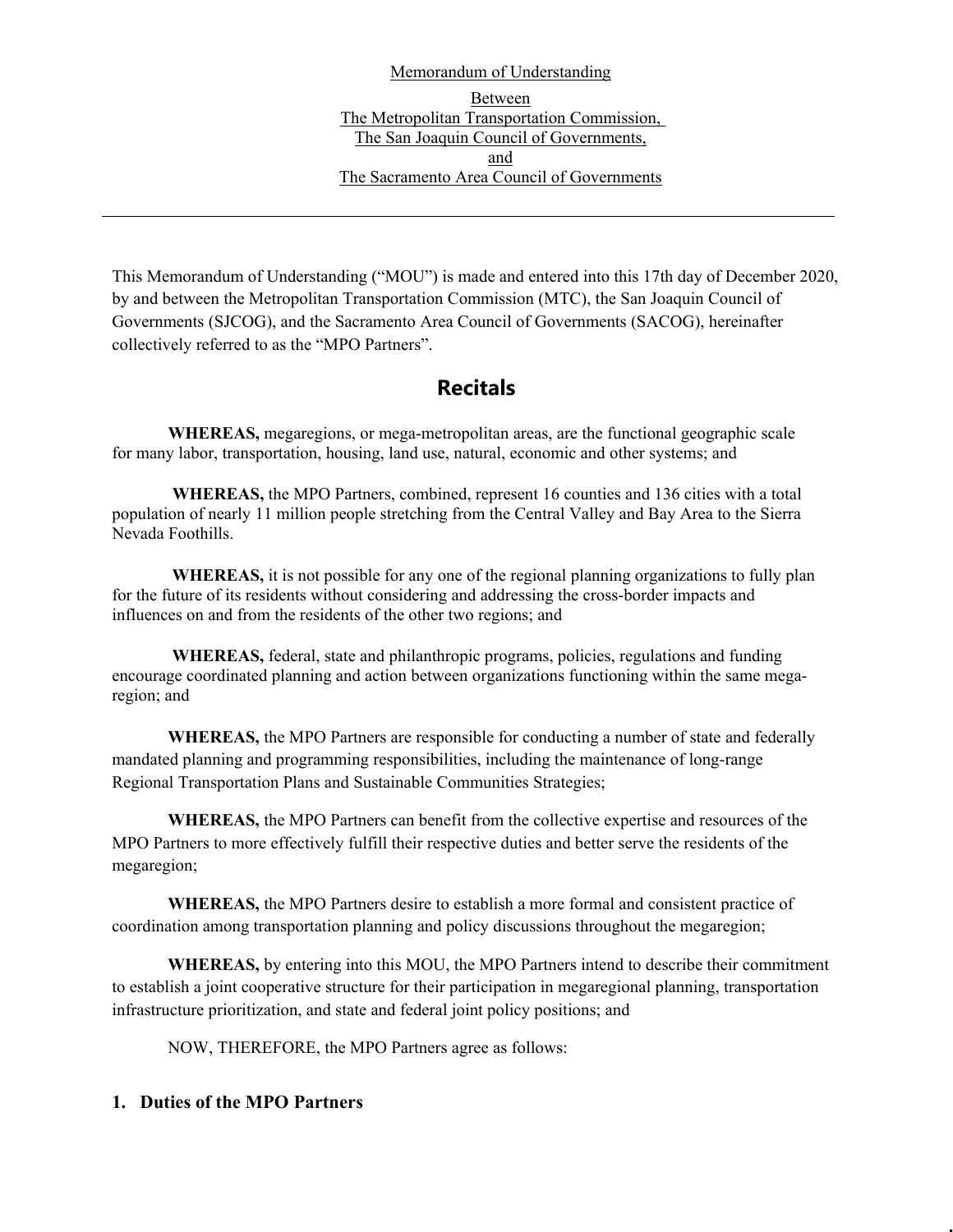- a. The MPO Partners shall designate four Board or Commission members from each MPO to serve on the Megaregion Working Group which will meet at least three times each year to guide the coordination efforts and work of the MPO Partners.
- b. Subject to the availability of funding and approval of their respective governing bodies, the MPO Partners will each provide staff resources and time commitment to the work of the Megaregion Working Group.
- c. The MPO Partners will assist in the development and review of work programs, shared lobbying or advocacy efforts, and deliverables associated with the priorities of the Megaregion Working Group including, but not limited to the deliverables and activities outlined in Attachment 1.
- d. The MPO Partners will actively participate in the MPO Working Group by reviewing materials and attending all meetings related to the group, via conference call, after reasonable prior notice.
- e. The MPO Partners will attempt to reach a consensus in good faith on all decisions related to implementation of the MOU.
- f. The MPO Partners will jointly and equally own all the work products completed by the Megaregion Working Group.

## **2. Administrative Duties and Governance of the Megaregion Working Group**

- a. The MPO Partners, on a rotating annual assignment beginning with the San Joaquin Council of Governments in 2021, Metropolitan Transportation Commission in 2022, and Sacramento Area Council of Governments in 2023, and continuing on in that order, shall take the role of lead agency for the work conducted by and on behalf of the Megaregion Working Group. These duties include, but are not limited to calling, scheduling, and chairing recurring meetings with the MPO Partners and Working Group, as well as any other meetings deemed necessary by the MPO Partners, and provide meeting notices and working agendas at least three (3) business days before any such meeting.
- b. The MPO Partner assigned the role of lead agency shall also designate one elected member of its governing body to serve as Chair and the MPO Partner who will serve as lead agency the following year shall designate one elected member of its governing body to serve as Vice Chair of the Megaregion Working Group.
- c. All obligations of the MPO Partners under this MOU are subject to the appropriation of resources and funding by their respective governing bodies.
- d. Nothing in this MOU shall be construed as empowering any MPO Partner to exercise any function properly residing with any other MPO Partner.
- e. Voting Structure
	- i. Each MPO Partner is entitled to four votes. If any member is absent, the votes will be divided among the Working Group members present.
	- ii. Votes on any items taken up by the Megaregion Working Group will serve as advisory recommendations to the respective governing bodies of the MPO Partners. No action by the Megaregion Working Group shall be construed as binding without approval by the governing bodies of each MPO Partner.
- f. No alteration or variation of the terms of this MOU shall be valid unless made in writingand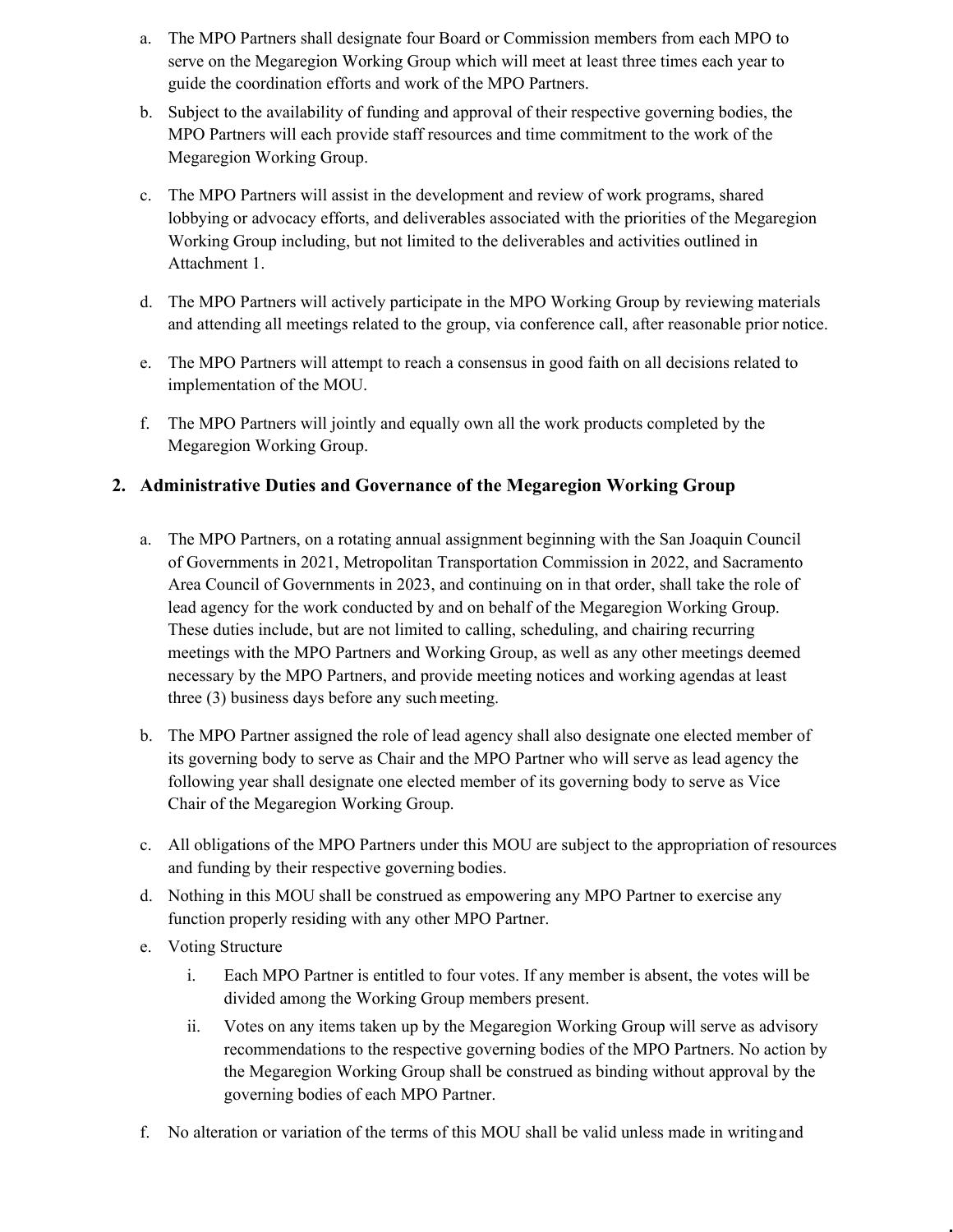signed by all of the MPO Partners, and no oral understanding or agreement not incorporated herein shall be binding on any of the MPO Partners.

- g. Official participation in the Megaregion Working Group is limited to the designated elected membership and staff of three MPO Partners. The MPO Partners may invite participation by outside parties in discussion, but no additional formal members may be added to this MOU without expressed consent from all three MPO Partners.
- h. Nothing in the provisions of this MOU is intended to create duties or obligations to or rights in third parties to this MOU or affect the legal liability of the parties to this MOU.
- i. This MOU shall become effective as of the date first written above and shall continue in full force until one or more of the MPO Partners agree to terminate the MOU.
- j. This MOU may be terminated by any MPO Partner at any time by providing a written notice of at least thirty (30) days to all other MPO Partners.
- k. This MOU may be executed in any number of identical counterparts, each of which shall be deemed to be an original, and all of which together shall be deemed to be one and the same instrument when each party has signed one such counterpart.

This Agreement may, consistent with federal regulations governing metropolitan planning, be amended only by a written instrument signed by MTC, SJCOG, and SACOG.

IN WITNESS WHEREOF the parties hereto have executed the foregoing Agreement effective as of the date first above written.

James Corless, Executive Director Date 1/5/2021 Sacramento Area Council of Governments

Therese McMillan, Executive Director Metropolitan Transportation Commission

Date  $1/5/2021$ 

Diane Nguyen, Executive Director Date 1/5/2021 San Joaquin Council of Governments